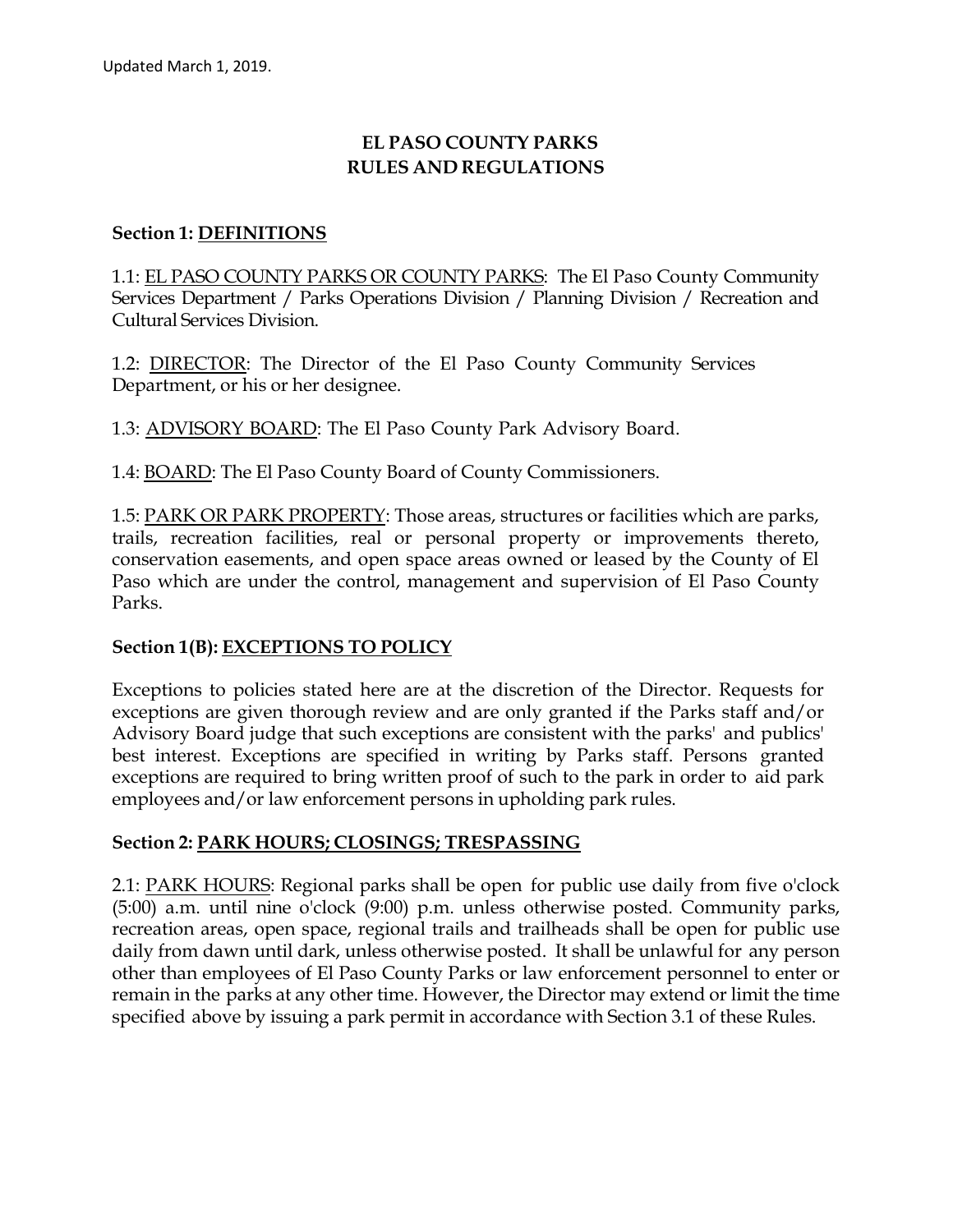2.2: PARK CLOSINGS: The Director is hereby authorized to close any park or portion thereof, at any time as determined necessary for the protection of park property or for the public health, safety, or welfare.

2.3: CLOSED PARK AREAS: It shall be unlawful for any unauthorized person to enter or remain in any park area which is barricaded or posted as closed to the public. No person shall aid or abet the use of any area in violation of the posted notice.

2.4: TRESPASSING: Any violation of Sections 2.1, 2.2, or 2.3 shall be considered trespassing and subject to the fine schedule as provided in Section 12.2.

## **Section 3: PARK PERMIT REQUIREMENTS**

3.1: PARK PERMIT: A park permit shall be obtained by persons who desire to use a park or portion thereof to the exclusion of others, or when such park(s) is closed to the public. The Director may list those parks or areas thereof for which a park permit is deemed necessary. Reservation or use of any park or portion thereof for a special purpose, such as a public gathering, entertainment, athletic practice, games or tournament, exhibition, commercial use, day camps, or any other activity shall require a park permit.

3.2: ISSUANCE OF PARK PERMIT: The Director may issue a permit when the following conditions are satisfied:

a) The proposed use of the park will not unreasonably interfere with or detract from the general public enjoyment of the park;

b) The proposed use will not unreasonably interfere with or detract from the promotion or preservation of the public health, safety and welfare;

c) The proposed use will not entail extraordinary expense to County Parks or the County;

d) The park or portion thereof has not been previously reserved for other use at the same date and time requested in the application.

3.3: APPLICATION FOR PARK PERMIT: Applications for park permits may be done in accordance with the appropriate reservation and use policy.

3.4: FEES: Fees are set by the Board and shall be assessed for the issuance of a park permit, and must be paid upon the granting of the permit. Fees assessed may include a permit fee, special event fee, use fee, cleanup/damage deposit and other fees as deemed necessary. The Director may assess additional fees to cover the expense of services that will be provided to the permittee by El Paso County Parks and/or the County. Such additional fees shall not exceed expenses reasonably anticipated in connection with the services provided.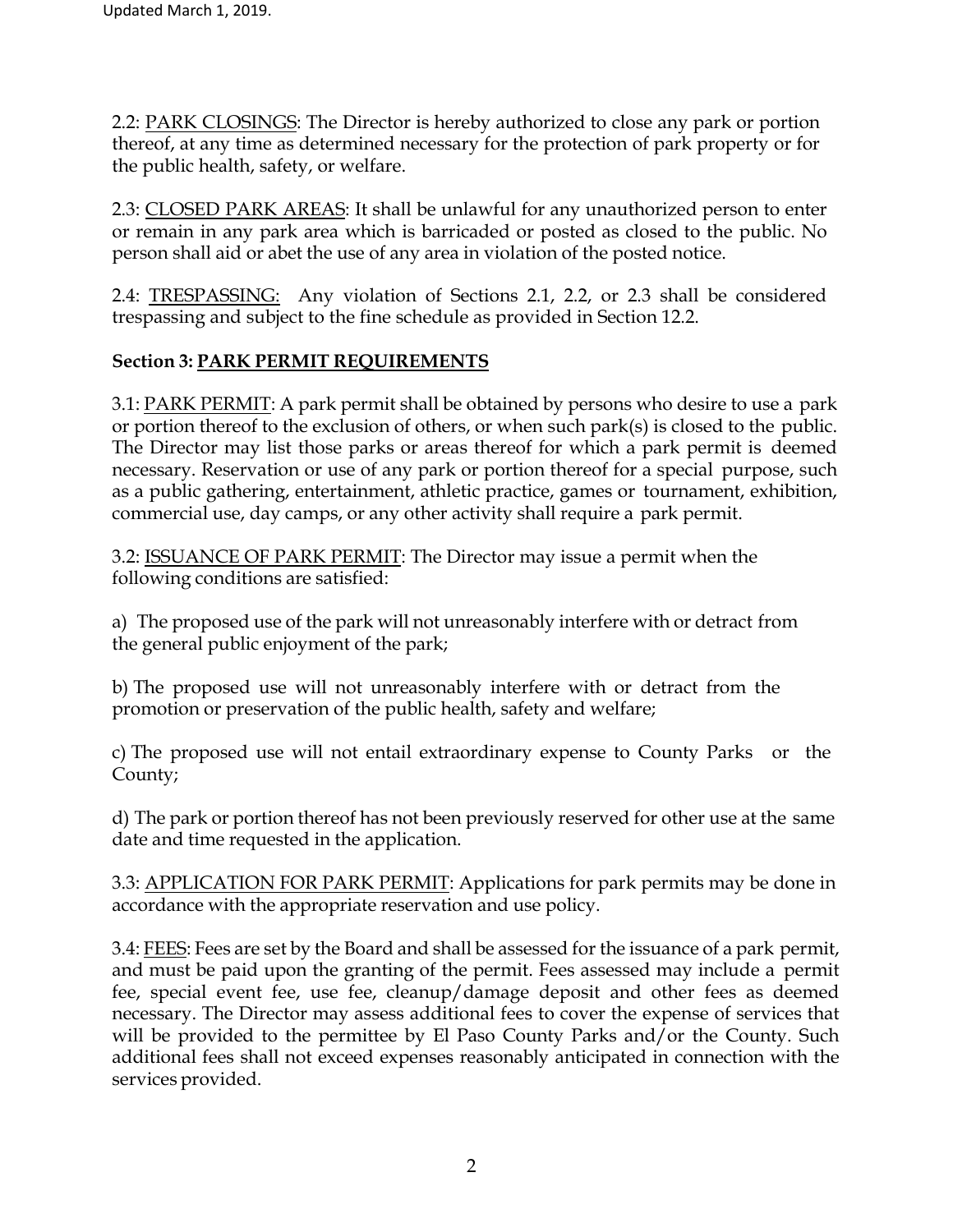3.5: INSURANCE REQUIRED: As a condition to the issuance of a park permit, the Director may require proof of public liability and property damage insurance naming El Paso County as an additional insured party with the permittee. The insurance coverage shall be provided in limits commensurate to the County's maximum liability for combined single limit bodily injury and property damage.

3.6: INDEMNIFICATION OF COUNTY: The permittee shall be responsible for any and all damage to property or injury to persons arising out of the exercise of the permit, and shall indemnify and hold harmless the County and all its officers, agents and employees from all suits, actions or claims of any character, name and description brought for or on account of any injuries or damages received or sustained by any person or persons or property on account of the exercise of the permit or of any action or omission of the permittee thereunder, his agents or employees, or on account of the failure of the permittee to maintain or to provide necessary safety devices to ensure the safety of the public; and the permittee shall defend against any such suit, action or claims and pay any judgment, with costs, which may be obtained against the County, its officers, agents or employees growing out of such injury or damage.

3.7: LIABILITY OF PERMITTEE: The person/group to whom permission is granted shall be liable for any and all loss, damage, or injury sustained by any person or property by reason of the actions of the permittee. The permittee shall also be liable for the actions of any person using the park or portion thereof under the permit that has been issued.

3.8: EFFECT OF PERMIT: The permittee and all persons using a park in conjunction with the approved activity shall be bound by all park rules and regulations, applicable County and City ordinances, codes and State statutes. Agreement to abide by the same shall be a condition precedent to issuance of a permit. Such permittee shall be responsible for the overall conduct of participants, guests and contractors involved in the scheduled event. Violations may be grounds for cancelling the permit and /or denial of future permit applications.

The permittee will be solely responsible for conducting the scheduled event, including but not limited to, scheduling, advertising, traffic, parking, crowd control, security and on-site medical services, clean-up, as well as all labor, materials and expenses related to the conduct of the scheduled event.

The permittee will be solely responsible for making application, paying fees, and for the securing of all necessary permits as required by City, County or State ordinances, codes or statutes including, but not limited to, requirements of public health, safety, welfare, fire, and sales and use taxes. The permittee will be responsible for ensuring observance of, and compliance with, all City, County or State ordinances, codes or statutes as well as these rules and regulations. The permittee will be solely responsible for paying any required damage deposit. Parks Staff will assess and determine the condition of the area after permittee's use.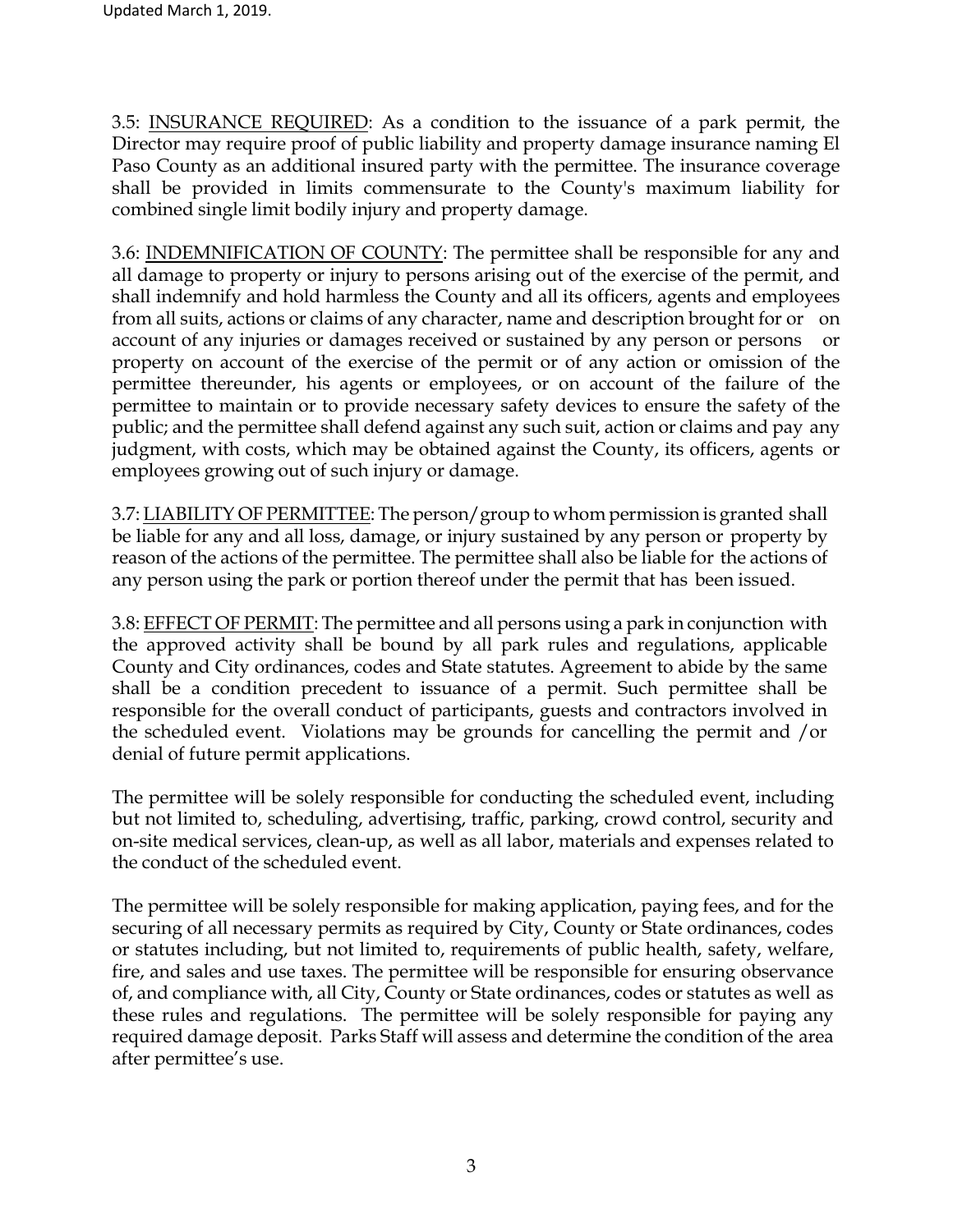3.9: APPEAL PROCEDURE: Any applicant for a park permit or any person protesting such application who is aggrieved by the decision of the Director may appeal such action or decision in writing to the Advisory Board within ten (10) days of such decision. The appeal shall be heard and determined by the Advisory Board at its next regular meeting if the appeal is received not later than the day before the meeting. Any additional appeals beyond those to the Advisory Board must be presented to the Board of County Commissioners.

3.10: REVOCATION OF PERMIT: The Director shall have the authority to revoke a park permit upon finding a violation of any park rule or regulation, applicable County ordinance or State statute, failure to fulfill requirements specified in the park permit agreement, or upon other good cause shown.

3.11: PERMIT EXHIBITED: Permittee must be able to produce or exhibit any permit received from El Paso County Parks upon the request of any person authorized to inspect the same to enforce compliance with any park rule or regulation, or applicable County or City ordinance, code or State statute.

3.12: PERMITTEES ENTITLED TO PARK USE: County park areas shall be available on a first-come, first-served basis except when an area has been reserved for a specific use. Should this situation arise, holders of a valid park permit shall be entitled to occupy the reserved area, and earlier users shall be required to relocate. Permittee will be allowed exclusive use of the facility for the time frame noted on the permit.

# **Section 4: VANDALISM**

4.1: PARK PROPERTY: It shall be unlawful for any unauthorized person to injure, deface, destroy, sever, or remove any park property.

4.2: REGULATORY SIGNS: It shall be unlawful for any unauthorized person to violate rules, regulations and/or conditions governing the use of any park area as posted on regulatory signs.

# **Section 5: ENVIRONMENT**

5.1: DAMAGE TO TREES; GRASS: It shall be unlawful for any unauthorized person to attach any rope, wire, or other contrivances to any tree or plant on park property. It shall be unlawful for any unauthorized person to dig or otherwise disturb grass, plant, or natural areas, or in any other way to injure or impair the natural beauty or usefulness of any area in any park.

5.2 :WILDLIFE: It shall be unlawful for any unauthorized person to hunt, molest, harm, frighten, kill, trap, chase, tease, shoot, feed orthrow missiles at any animal, reptile or bird in any park unless such action is taken in defense of self or others. It shall be unlawful for any unauthorized person to remove from a park or possess young of any wild animal, or the eggs, nest, or young of any reptile or bird; nor shall any unauthorized person collect, remove, possess, give away, sell, offer to sell, buy, offer to buy, or accept as a gift a specimen of any animal, reptile or bird whether dead or alive.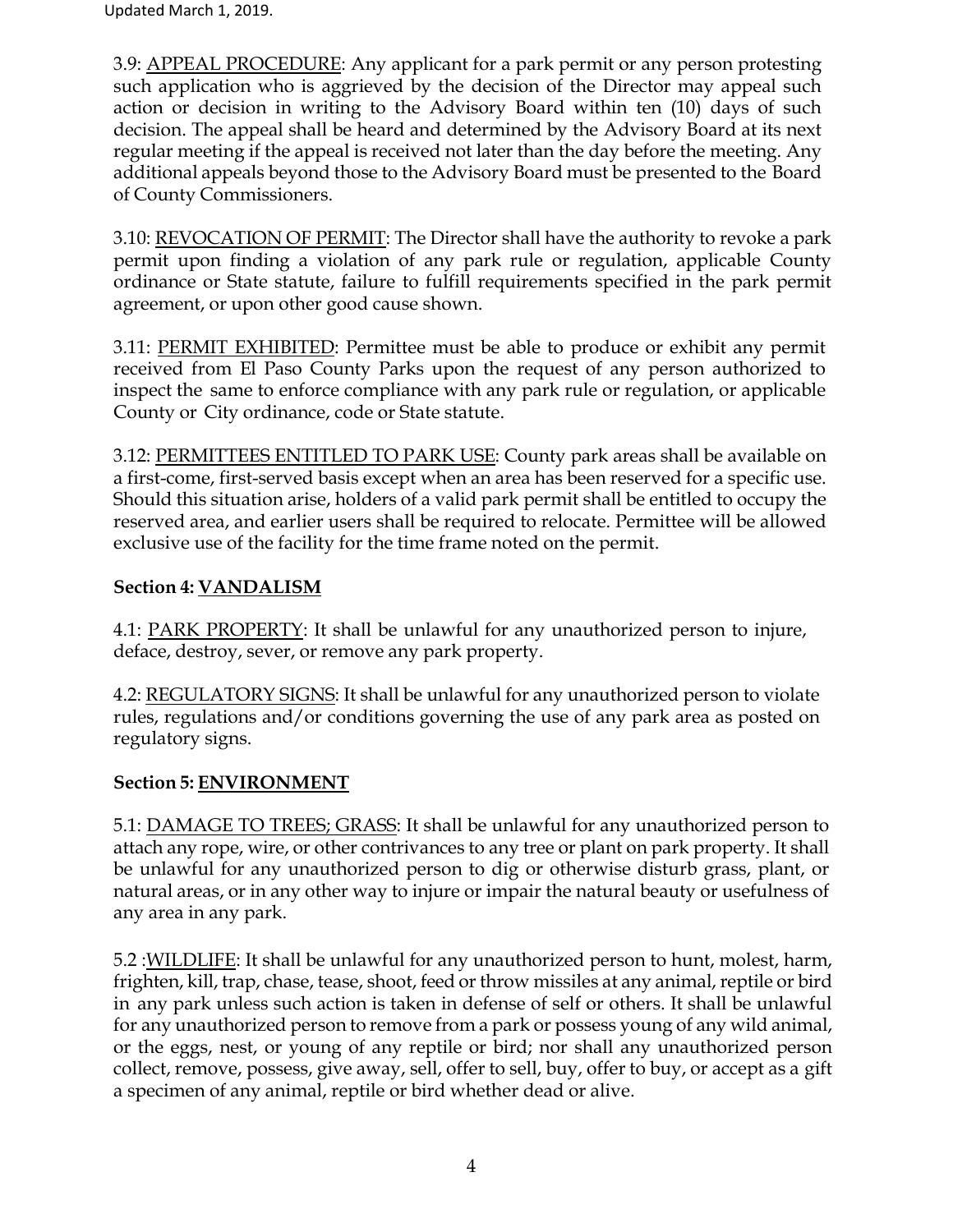5.3: POLLUTION OF PARK WATERS: It shall be unlawful for any person to throw, discharge, otherwise place, or cause to be placed in the waters of any fountain, pond, lake, stream, or other body of water in any park, or any tributary, stream, storm sewer, or drain flowing into such waters, any substance which will or may result in the pollution of said waters.

5.4: REFUSE/TRASH: It shall be unlawful for any person to bring or possess any glass bottles in any park. It shall be unlawful to bring refuse or trash to dispose of in any park. No person shall place refuse or trash in any waters in or contiguous to any park. All refuse or trash related to park use shall be placed in the proper receptacles where provided. Where receptacles are not provided, all refuse or trash shall be carried away from the park. Residential trash and construction debris shall in no event be placed in such receptacles.

## **Section 6: VEHICLES**

6.1: PARK ROADS; PARKING: It shall be unlawful for any unauthorized person to drive or park any motorized vehicle in any area except upon designated park roads or parking areas, or such other areas as designated by the Director or except as designated in Section 6.6 regarding the American with Disabilities Act requirements. Off road use is prohibited. It shall be unlawful to leave vehicles or trailers parked overnight in any park or Parks parking lot. Posted speed limits and traffic regulations must be observed. Park trails are designated as non-motorized areas except for maintenance and/or emergency vehicles.

6.2: SNOWMOBILING: It shall be unlawful for any person to engage in snowmobiling in any park area, except those in area designated by the Director for that purpose.

6.3: SLEDDING: Any sledding in any park shall be at the park user's own risk.

6.4: BICYCLES / SKATEBOARDS/SKATES: It shall be unlawful for any unauthorized person to ride a bicycle on other than a park road or trail, or where bicycle use is posted as prohibited. A bicyclist shall be permitted to walk a bicycle over any area reserved for pedestrian use. Bicycles, skateboards, and skates are specifically prohibited on tennis courts or multipurpose courts where posted.

6.5: HORSE DRAWN CONVEYANCES: It shall be unlawful for any unauthorized person to drive or park any type of horse-drawn conveyance in any area except upon designated park roads or parking areas, or such other area as designated by the Director.

6.6: OTHER POWER-DRIVEN MOBILITY DEVICES: The Americans with Disabilities Act (ADA) requires State and Local Governments to make reasonable modifications to policies to allow "other power-driven mobility devices (OPDMD)" to be used by "individuals with mobility disabilities" in areas open to pedestrian use. 28 CFR § 35.137 An OPDMD device is any mobility device powered by batteries, fuel, or other engines--whether or not designed primarily for use by individuals with mobility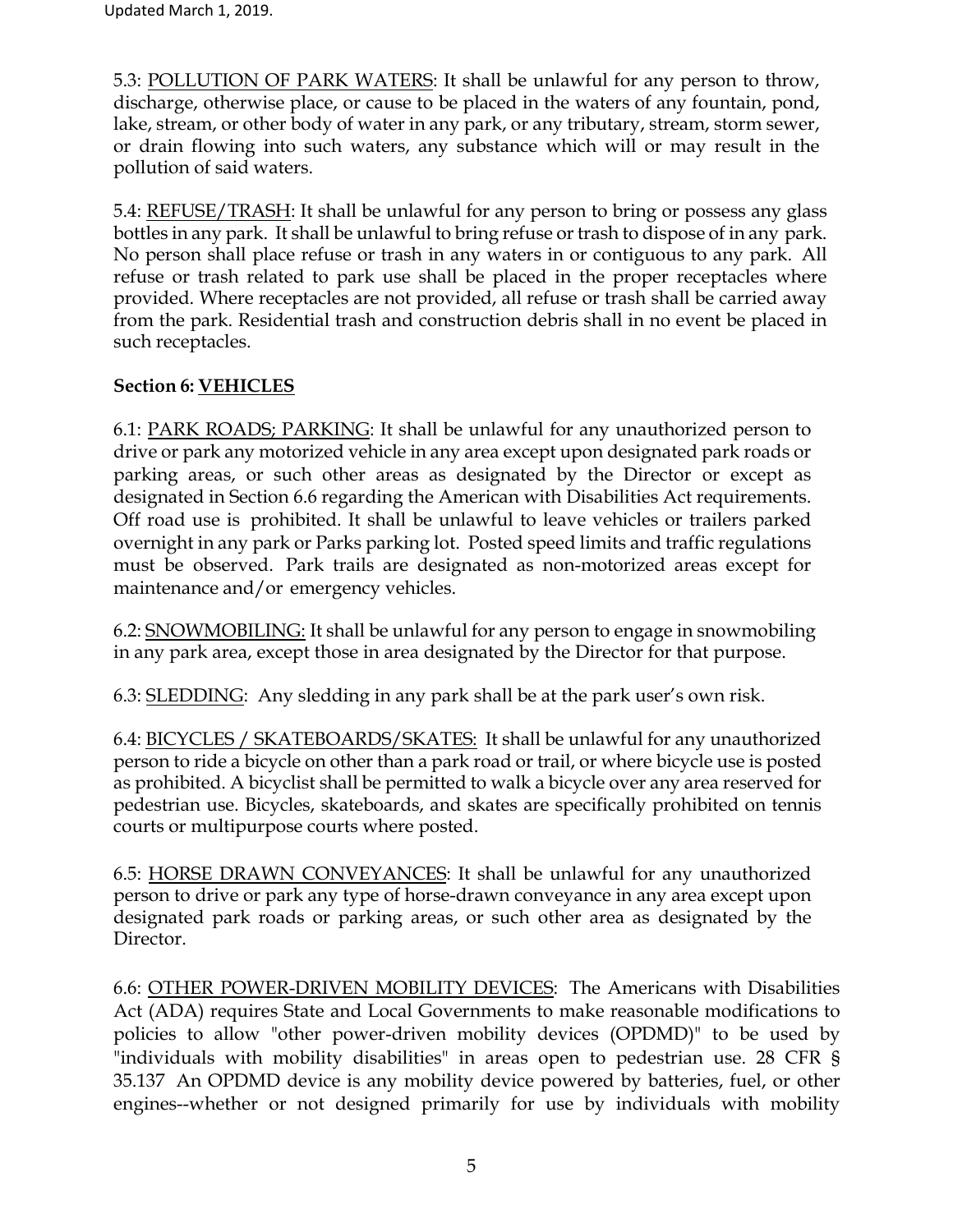disabilities--that is used by individuals with mobility disabilities for the purpose of locomotion. This includes, but is not limited to, electric assisted bikes (EABs), motorcycles, golf carts, electronic personal assistance mobility devices (EPAMDs), such as scooters, or any mobility device designed to operate in areas without defined pedestrian routes. Only persons with mobility disabilities shall be allowed to use OPDMDs in County Parks facilities, including parks, open space and trails. A County representative may inquire about use of an OPDMD and request credible assurances that the mobility device is required because of the person's disability. The County representative shall accept a valid State-issued disability parking placard or card, or State-issued proof of disability as credible evidence; however, in lieu of these, a verbal representation of mobility disability, which is not contradicted by observable facts, shall be credible evidence as well. A County representative shall not ask an individual using a wheelchair or OPDMD about the nature and extent of the individual's disability. El Paso County may develop additional policies and procedures to address OPDMDs, as needed.

6.7 ELECTRICAL ASSISTED BICYCLES: Class I and Class II Electrical Assisted Bicycles may use El Paso County Parks Primary and Secondary trails up to a maximum speed of twenty miles per hour. Class III Electrical Assisted Bicycles are not permitted on any County trail.

# **Section 7: PICNICS**

7.1: PICNIC AREAS: It shall be unlawful for any unauthorized person to picnic in any park in places other than designated picnic locations. Parks staff shall have the authority to regulate the activities in all picnic areas when necessary to protect the resource, prevent congestion and to secure the maximum use of such facilities for the comfort and convenience of all.

7.2: FIRES PROHIBITED; EXCEPTIONS: It shall be unlawful for any person to build, or attempt to build, a fire in any park except in such areas, facilities and under such regulations as authorized by the Director or the County Deputy Fire Marshal. This prohibition shall not apply to the use of gas or charcoal grills provided by the user in designated areas or in charcoal grills provided in the park. No person shall drop, throw, or otherwise scatter lighted matches, burning cigarettes or cigars, tobacco, paper, or other inflammable material within any park property area, or on any contiguous highway or road.

7.3: PICNIC AREAS; FIRES, REFUSE, TRASH: It shall be unlawful for any person to leave a picnic area before the fire is completely extinguished, and before all refuse or trash is placed in the disposal receptacles provided. Ashes are to be left in grills. If no trash receptacles are available, refuse or trash shall be carried out of the park by the person responsible for its presence and properly disposed of elsewhere.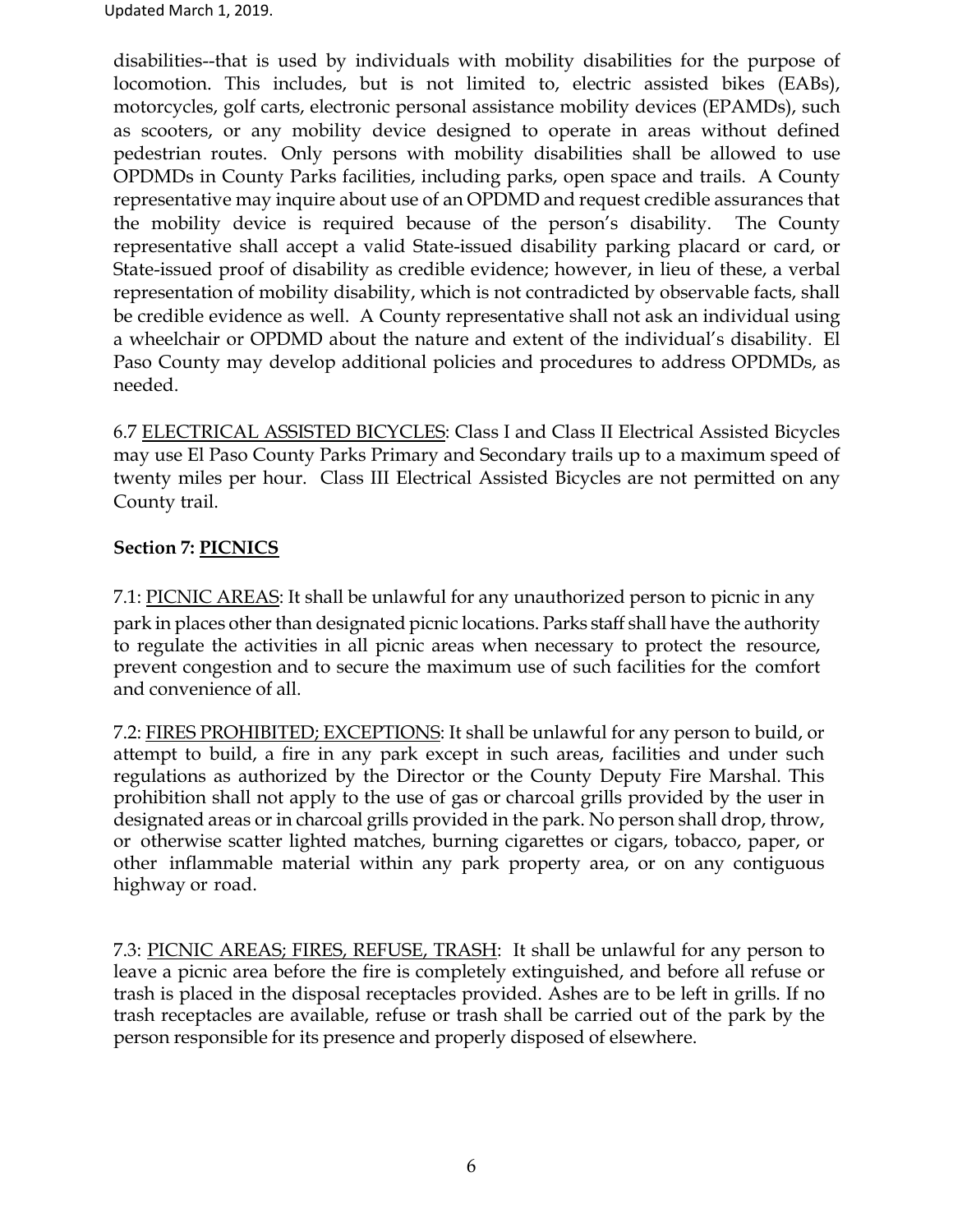## **Section 8: RECREATIONAL PURSUITS**

8.1: CAMPING RESTRICTIONS: It shall be unlawful for any person to camp overnight in any park or to set up a tent or any other temporary shelter for such purpose unless such activity shall be specifically authorized by permit from the Director. No motor vehicle, movable structure, or special vehicle such as a horse trailer or camper trailer shall be permitted to remain in a park after closing without the Director's authorization.

8.2 FISHING: It shall be unlawful for any unauthorized person to fish in any park waters except in areas and at times designated by the Director. Persons fishing shall comply with applicable State law.

8.3: BOATING: Unauthorized boating on park waters is prohibited except in areas and at times designated by the Director.

8.4: FIREARMS; FIREWORKS; EXPLOSIVES: It shall be unlawful for any person other than law enforcement officers to discharge any firearms, fireworks, or explosive devices in any park except as otherwise designated by the Director. Firearms shall include any pistol, revolver, rifle, shotgun, air gun, gas operated gun, spring gun, paintball gun, or B-B gun, whether loaded or unloaded.

8.5: SWIMMING, SKATING: It shall be unlawful for any unauthorized person to swim, bathe, or wade in any waters or waterways in any park, except as authorized by permit from the Director. It shall be unlawful for any person to go upon the ice of any waters in any park except as authorized by permit from the Director.

8.6: PROPELLING OBJECTS; GAMES: It shall be unlawful for any person to launch or fly rockets, model airplanes, or drones, or to propel objects such as arrows, javelins, golf balls, stones, or other missiles in any park except in designated areas set apart for such forms of recreation. The playing of games such as football, baseball, disc golf, or horseshoes is prohibited except on fields, courts or areas provided for them.

### 8.7: DOGS; DOMESTIC ANIMALS

a) Animal Defecation: It shall be unlawful for any person to allow any animal over which he or she is responsible for to defecate upon any park property without such excrement being removed and disposed of by the person in control of such animal. Equestrians shall scatter horse manure off parking and/or trail areas.

b) Dogs, Domestic Animals at Large: It shall be unlawful for any person to allow any dog or domestic animal to be unleashed or untethered upon park premises, unless otherwise posted. For those park areas permitting dogs or domestic animals without a leash or tether, such dogs or domestic animals shall be under voice control by the owner or keeper at all times and shall not be a danger to persons or property. The Director is authorized to bar dogs and other domestic animals from specific areas in County parks at his / her discretion.

8.8: HOOFED ANIMALS: It shall be unlawful for any unauthorized person to ride or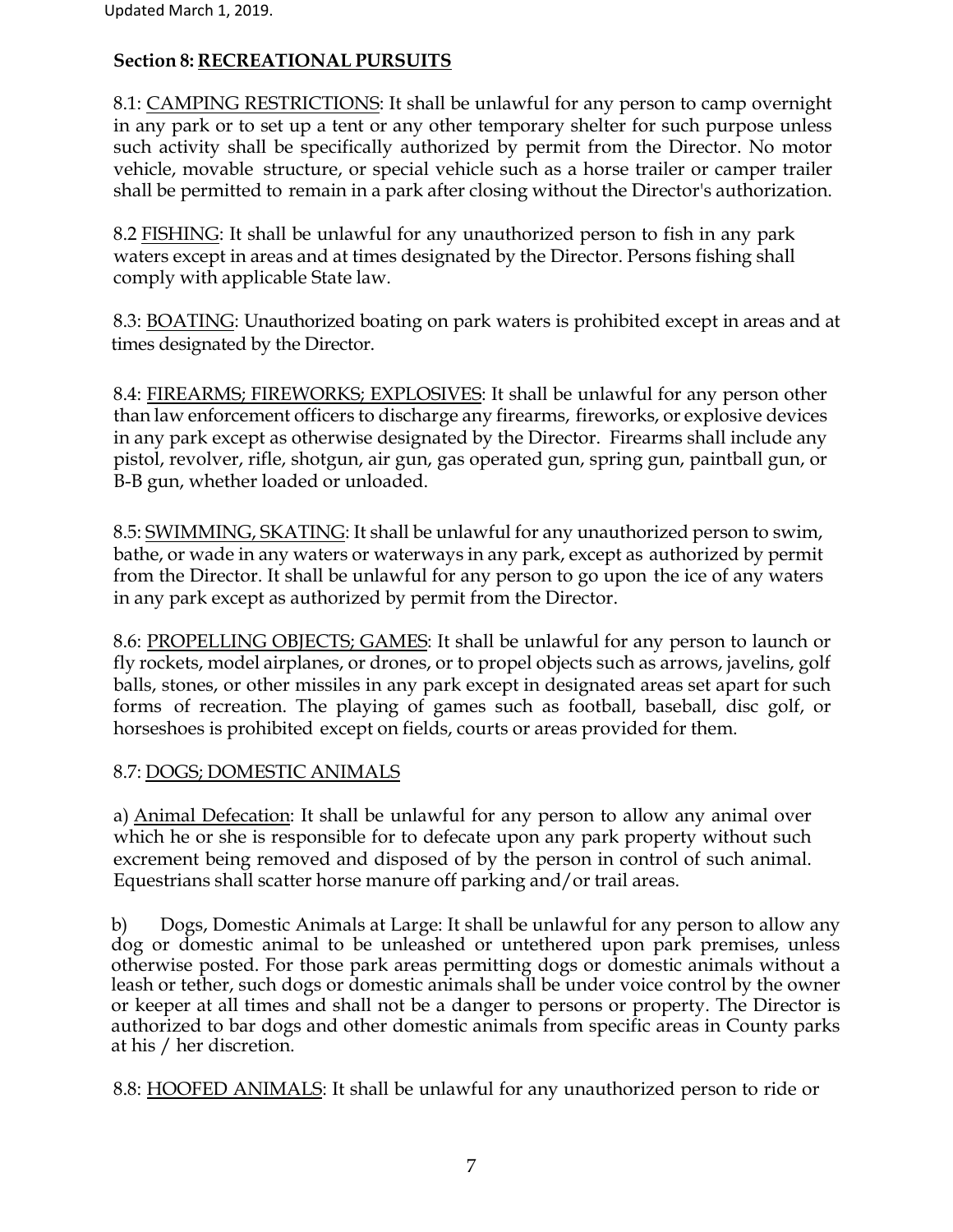walk any hoofed animal except on non-motorized trails, roadways and parking lots except as otherwise designated by permit from the Director. The Director is authorized to bar hoofed animals from specific trails in park areas. Hoofed animals may not be ridden on irrigated turf areas.

8.9 GEOCACHING: It shall be unlawful for any person to place a physical geocache on park property, except as authorized by special use permit from the Director. Unauthorized geocaches will be removed from the park property and disposed of by Parks staff.

## **Section 9: PERSONAL CONDUCT**

## 9.1: CONTROLLED SUBSTANCES & ALCOHOLIC BEVERAGES:

a) It shall be unlawful for any person knowingly to possess, use or consume controlled substances, and /or alcoholic or fermented malt beverages as defined in Colorado Revised Statutes on any park property without an approved permit by the respective governmental jurisdiction(s). It shall be unlawful for any person to sell controlled substances and /or alcoholic or fermented malt beverages as defined in Colorado Revised Statutes on any park property without an approved permit by the respective governmental jurisdiction(s).

b) It shall be unlawful for any person to enter or be in a park when under the influence of any alcoholic or fermented malt beverage, drug, narcotic or other intoxicant as defined in Colorado Revised Statutes or as prohibited by federal law.

9.2: GAMBLING: It shall be unlawful for any person to illegally gamble in any park, as defined in the Colorado Constitution, Colorado Revised Statutes, and Secretary of State's Rules.

9.3: OFFENSIVE LANGUAGE: It shall be unlawful for any person to engage in loud, boisterous, threatening, abusive, insulting or indecent language which may disturb the peace in any park.

9.4: SOUND AMPLIFICATION: It shall be unlawful for any person to operate sound amplification equipment in any park except as authorized by permit from the Director. All amplified music shall be controlled by the user. Sound levels shall be maintained at levels that do not interfere with scheduled groups, other park patrons, or surrounding residents and which do not violate the noise ordinance of El Paso County.

9.5: NUISANCE: It shall be unlawful for any person to disturb, tend to disturb, or aid in disturbing the peace of others in the park.

# **Section 10: COMMERCIAL PURSUITS**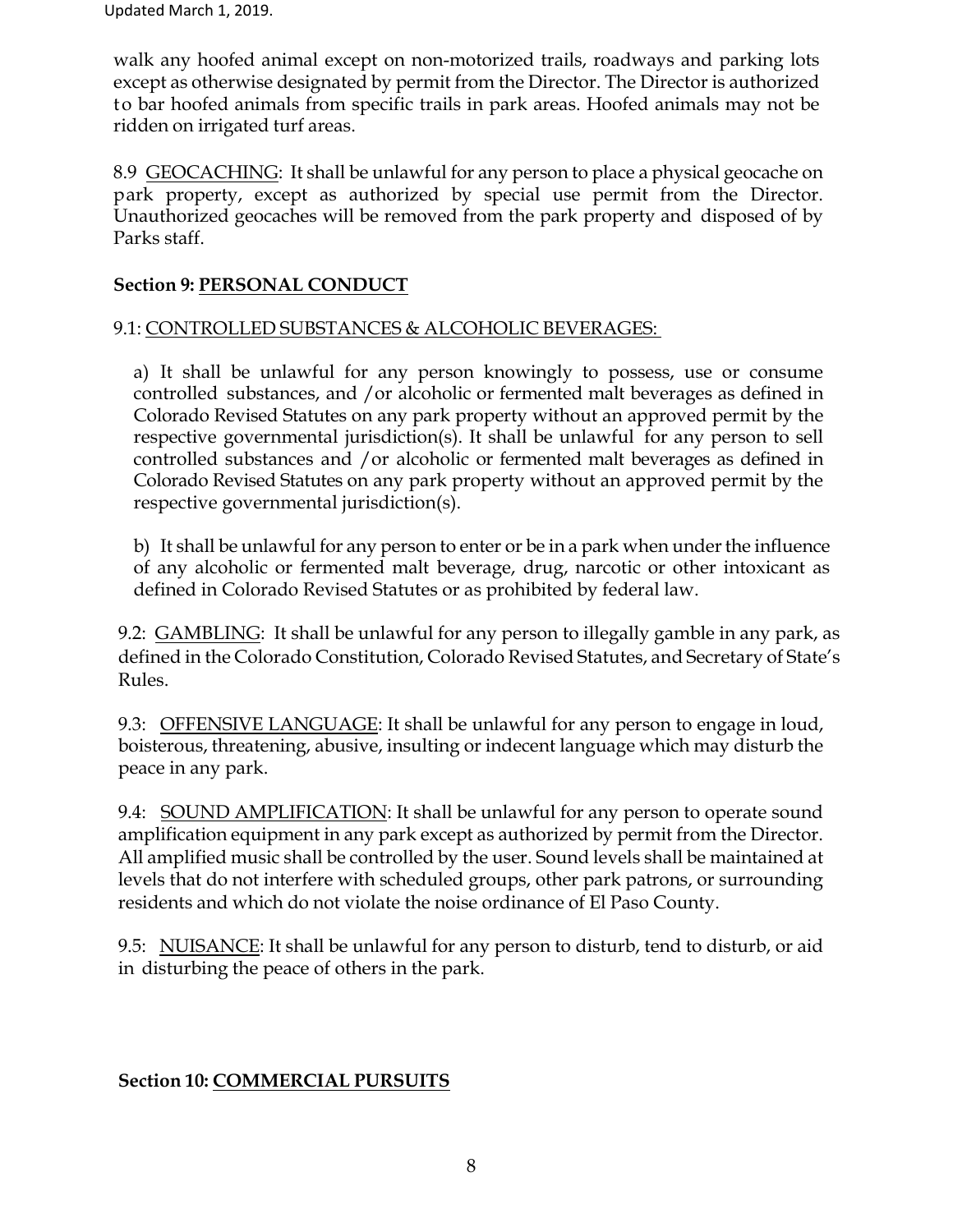### 10.1: PARK USES FOR COMMERCIAL PURPOSES:

Commercial Purpose: Shall include but not be limited to the anticipated use of a park or portion thereof for personal or private gain including, but not limited to, an activity for which a fee or admission is charged, a class or course of instruction for which a fee is charged, the use of a park or portion thereof for commercial movie making, photography classes, or any other activity from which monetary benefit is to be derived.

a) Any person desiring to use a park or portion thereof for such commercial purpose shall apply to the Director for a park permit. Any commercial use permit request that proposes the use of a park property for six months of continuous use or longer will require the Director to consult with the Chair of the Board of County Commissioners and the County Administrator. If the activity is determined to have a high impact on the park facility or park users, the Director will host a publicized community meeting, as defined by County Parks Public Input Procedures, to obtain citizen input regarding the factors listed in Policy 3.2 and seek consideration from the Park Advisory Board and approval by the Board of County Commissioners.

b)As a condition precedent to the issuance of a park permit to sell food or wares upon park property, the Director may require product liability insurance, and inspection of such products and facilities by the El Paso County Health Department.

10.2: SALES; CONCESSIONS: It shall be unlawful for any person to exhibit or offer for sale any article or service in any park area except those persons granted a concession permit by the Director.

10.3: ADVERTISING: It shall be unlawful for any unauthorized person to paste, glue, tack or otherwise post any sign, placard, advertisement, or inscription whatsoever upon park property without prior approval from the Director.

### **Section 11: IMPROPER USES OF PARK PROPERTY**

11.1 BUILDINGS; STRUCTURES: It shall be unlawful for any person to construct or erect a building or structure of any kind, whether permanent or temporary, in or upon any park property without authorization by the Director.

11.2: UTILITIES: The granting of easements utilizing park land for utility purposes may be granted only through application to El Paso County Parks and approval by the Board of County Commissioners.

11.3: OTHER IMPROPER USES: Other improper uses including, but not limited to, gardening, car storage, and construction access are hereby prohibited except where otherwise allowed by special permit.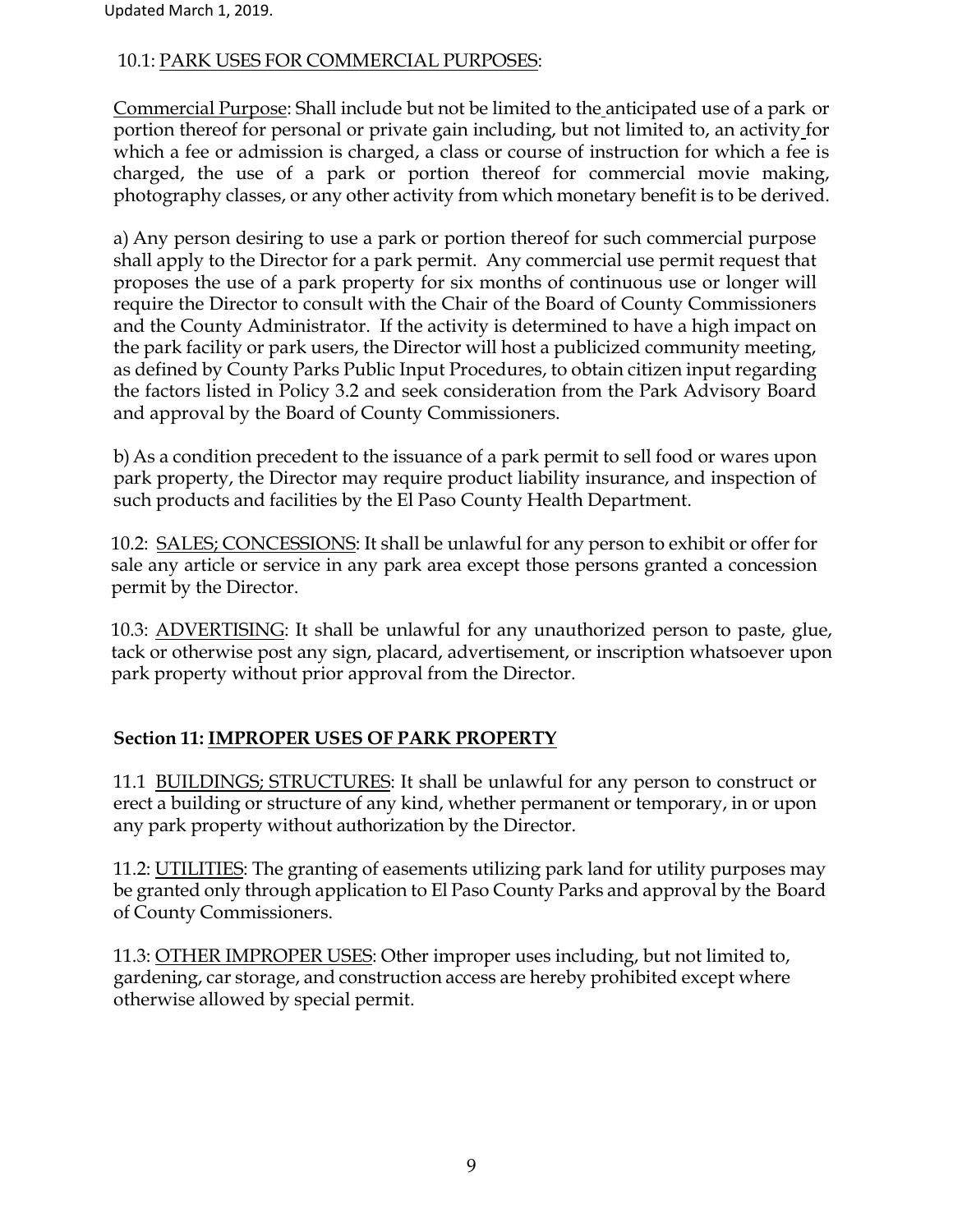#### **Section 12: PENALTIES**

12.1: ENFORCEMENT: Pursuant to Section 29-7-101, C.R.S., the El Paso County Sheriff, Undersheriff, Deputies, and El Paso County Security and Parking Operations Division personnel shall enforce the rules and regulations herein adopted. Any person violating any rule or regulation adopted herein commits a class 2 petty offense punishable by fine or as otherwise provided by law. Any person having the authority and responsibility to enforce these Rules and Regulations, and having knowledge of any violation of these Rules and Regulations stated herein, may use the Penalty Assessment Procedure defined under Section 16-2- 201, C.R.S., as amended, by issuing the violator a penalty assessment notice and releasing the violator upon its terms or, as the law allows, by taking the violator before a county court judge. The penalty assessment notice shall be a Summons and Complaint and shall contain the identification of the offender, the specification of the offense, and the applicable fine.

12.2: FINE SCHEDULE FOR VIOLATION OF RULES: When the Penalty Assessment Procedure is utilized the following schedule of fines shall be applicable only as to the following violations:

Dogs, Domestic Animals at Large- (Section 8.7b) First offense - \$50, Second offense - \$100, Third offense - \$150

Vandalism to Park Property (Section 4.1) First offense - \$200, Second offense - \$250, Third offense - \$500

Trespassing (Section 2) First offense - \$100, Second offense - \$250, Third offense - \$500

All collected fines shall be paid into a General Fund / Park Fees Account.

12.3: STATE AND FEDERAL LAW: Nothing in these Rules and Regulations is intended to restrict or supplant enforcement of any federal, state, or other local laws, rules, or regulations. To the extent permitted by law, these Rules and Regulations may be enforced concurrent to any federal, state, or local law, rule, or regulation which may be applicable.

### **Section 13: STATUTORY CONSTRUCTION**

13.1: CAPTIONS: The captions and paragraph headings used throughout these rules and regulations are for the convenience of reference only, and the words contained therein shall in no way be held or deemed to define, limit, describe, explain, modify, amplify or add to the interpretation, construction or meaning of any provision to or the scope or intent of these rules and regulations.

13.2: **SEVERABILITY**: If any provision of these rules and regulations or the application thereof to any party or circumstance shall to any extent be invalid or unenforceable, the